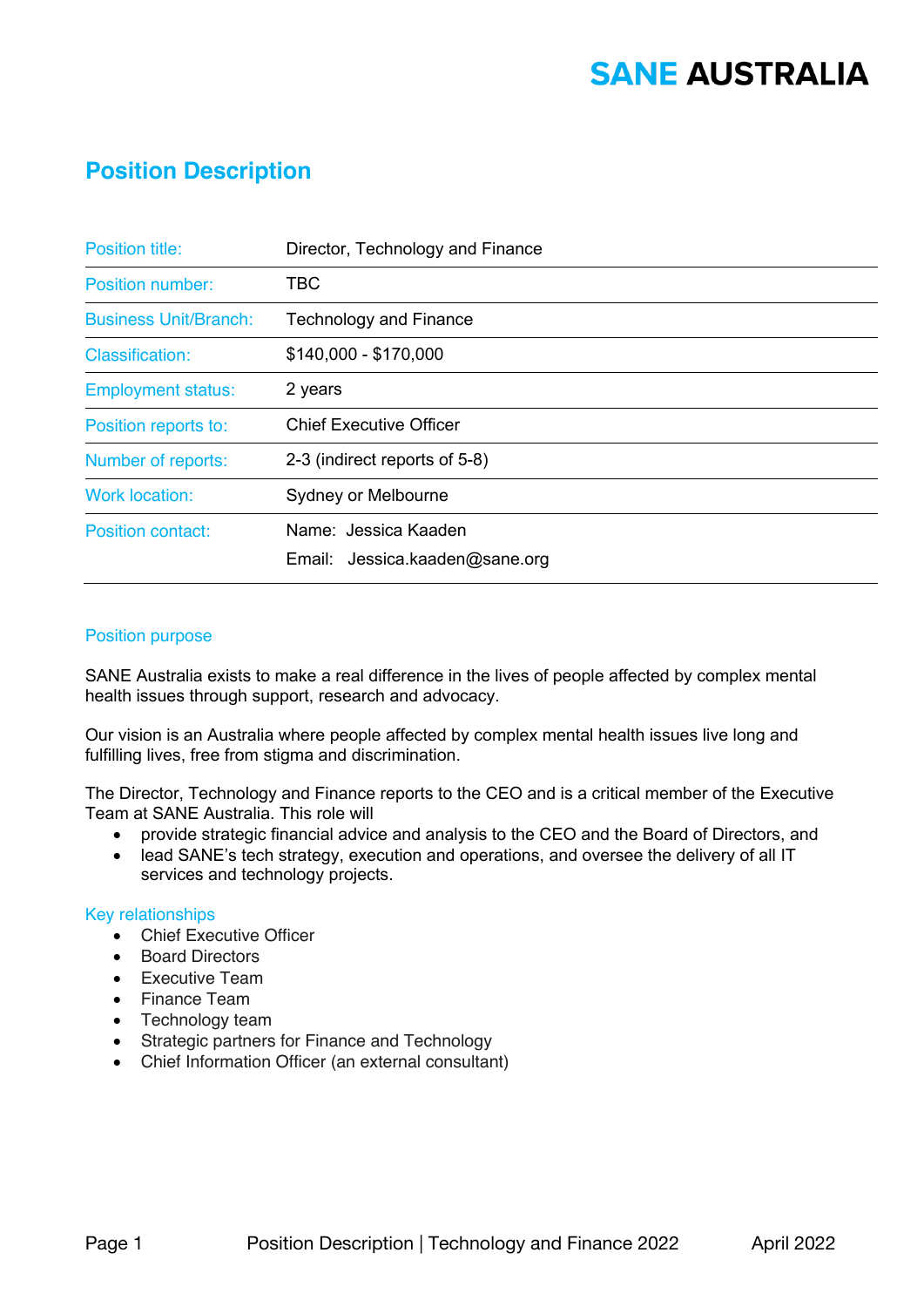# **SANE AUSTRALIA**

#### Key Accountabilities

#### **Finance**

- Provide financial advice and analysis to the Board of Directors and CEO on all strategic and operational aspects of financial management for the organisation.
- Direct a collaborative financial planning processes for the business and support the Head of Finance to ensure effective planning cycles within Finance and Business Operations are aligned with the strategic directions of the organisation, including working with the Director of People and Culture on workforce plans.
- Implement robust financial and corporate management systems to increase organisational efficiency, accountability, transparency and decision-making.
- Maximise **SANE's** financial strength through effective cash flow management and appropriate investment strategies.
- Manage the relationship with external auditors and banks ensuring that **SANE** meets all requirements for annual financial statements.
- Ensure an appropriate internal control framework supported by relevant financial and risk management policies including organisational compliance to the **SANE** Delegations Policy.
- Oversee the provision of payroll and salary packaging services for **SANE** employees in consultation with the Director of People and Culture.
- Lead the Finance team, including the Head of Finance, Accounts Payable and the Assistant Accountant.

#### **Technology**

- Develop the technology and data strategy to meet SANE's strategic objectives, with input from the Chief Information Officer (strategic consultant)
- Establish and manage strategic partnerships to ensure the delivery of SANE's strategic objectives
- Lead the Technology team, including Head of IT, Digital Manager, Data and Insights, and define and implement a flex sourcing strategy to meet the project pipeline needs
- Implement the Technology Roadmap
- Establish and lead best practice technology governance, service delivery and operations including KPIs, SLAs and compliance to policies
- Lead the on-going SANE Secure initiative adhering to industry standards and protecting SANE information

#### **Selection criteria**

#### Essential Requirements

- Tertiary qualifications with CFO experience and a CPA/CA accreditation.
- Senior level financial management expertise, including taxation, compliance, asset management, insurance, reporting and legal issues in a complex organisation with significant income, contract management and reporting requirements.
- Expertise and proven ability to drive technology strategy and deliver IT projects, including working with strategic technology partners
- Ability to operate strategically with an ability to problem solve, support and understand challenges at the operational level.
- Significant leadership and management experience in working with, advising and/or CEOs and Boards.
- Proven stakeholder relationship management ability to build relationships and strategic partnerships with SANE stakeholders.
- Superior problem solving ability and the ability to negotiate successful outcomes in potentially challenging circumstances.